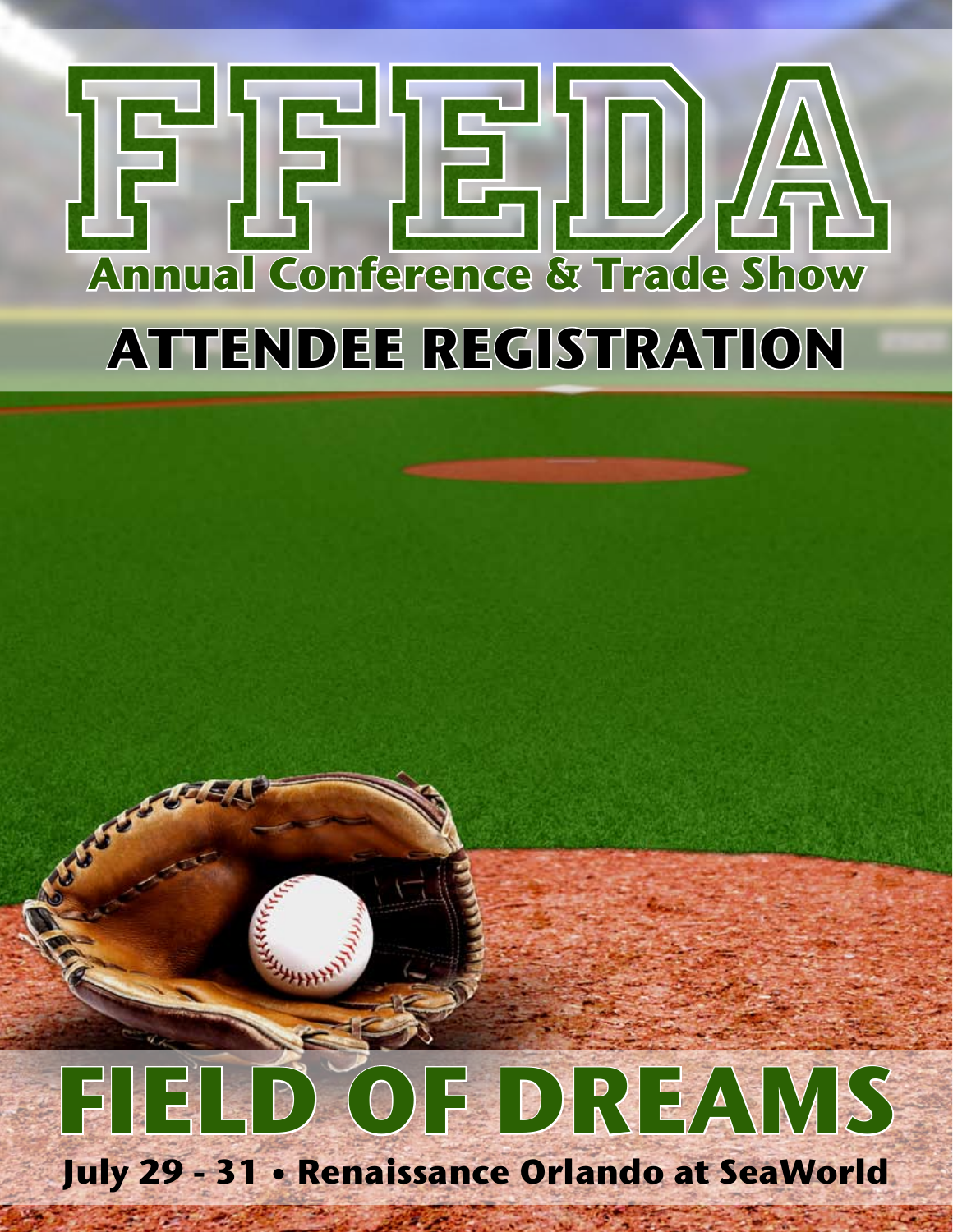## **EVENT SCHEDULE**

#### *\*\*ALL EVENTS ARE IN-PERSON\*\** **Friday, July 29**

**8:00 a.m. – 1:00 p.m. FFEDA Golf Tournament**

**Business Management Seminars to Help Run Your Business More Proficiently:**

#### **3:00 p.m. – 4:00 p.m.**

**Human Resources: What you Should be Doing Now in 2022** *Daniel D. Ragan, Seay Management Consultants* Learn about compliance with regulations to include Wage-Hour, EEOC, FMLA, COBRA, NLRB, etc. Learn about compensation plans, affirmative action plans, employee handbooks, and policy manuals.

*1.0 business practices hour approved for Licensees and Permitees*

#### **4:15 p.m – 6:15 p.m.**

#### **Succession Strategies for Selling or Succession Planning for your Business**

*Larry Oxendine, American Association for Asset Protection* Learn how to maximize the sale price of your business. How to determine the current and future value. How to protect your legacy and increase your net worth. Learn common mistakes and missteps and how ti avoid them when selling your business or succession planning for future owners. *2.0 business practices hours approved for Licensees and Permittees*

**6:30 p.m. – 8:00 p.m. FFEDA Reception**

#### **Saturday, July 30**

**9:00 a.m. – 11:30 a.m. Trade Show and Continental Breakfast**  Visit vendors and learn about new products and services specific to the Fire Equipment Industry arena. *3.0 technical hours approved for Extinguishers and Systems*

**11:30 a.m. – 1:30 p.m. Lunch and Industry Reports**  Special Guests Invited: *SFM: Catherine Thrasher, Safety Program Manager NAFED: Danny Harris, CAE and Diane Pein, President 2.0 technical hours approved for Extinguishers and Systems*

**1:30 p.m. – 2:30 p.m. Breakout Educational Seminars (going on simultaneously at same time)**

#### **Workers Compensation Seminar**

*Scott Lugering, Insurance Solutions of America* This special hours seminar is approved for licensees for both portable extinguishers and preengineered systems. *1.0 workers compensation hour approved for Licensees*

#### **Workplace Safety Seminar**

*Paul M. Sherwood, Advanced Fire Protection Services, Inc.* This special hours seminar is approved for permittees for both portable extinguishers and preengineered systems. *1.0 workplace safety hour approved for Permitees*

#### **2:45 p.m. – 3:45 p.m.**

**Breakout Technical Education Seminars (going on simultaneously at same time)**

#### **Portable Extinguisher Seminar - Part 1**

Learn what is new in the Extinguisher industry in Florida. Review of NFPA codes, laws and rules. Plus possible upcoming changes in the Florida arena. *1.0 technical hour approved for Extinguishers*

#### **Pre-Engineered System Board Seminar - Part 1**

Hands-On Seminar featuring access to 6 different Pre-Engineered Systems. If you currently work on Systems, are wanting to get into Systems or just have an interest in learning more about them, this is the class for you. *1.0 technical hour approved for Systems*

**3:45 p.m. – 4:15 p.m. Break**

**4:15 p.m. – 5:15 p.m. Breakout Technical Education Seminars (going on simultaneously at same time)**

**Portable Extinguisher Seminar - Part 2** *1.0 technical hour approved for Extinguishers*

**Pre-Engineered System Board Seminar - Part 2** *1.0 technical hour approved for Systems*

**5:15 p.m. – 6:15 p.m. FFEDA Annual Meeting**  *1.0 technical hours approved for Extinguishers and Systems*

#### **Sunday, July 31**

Open for Attendees to enjoy resort

#### **12.0 CONTINUING EDUCATION HOURS AVAILABLE BY ATTENDING FULL CONFERENCE**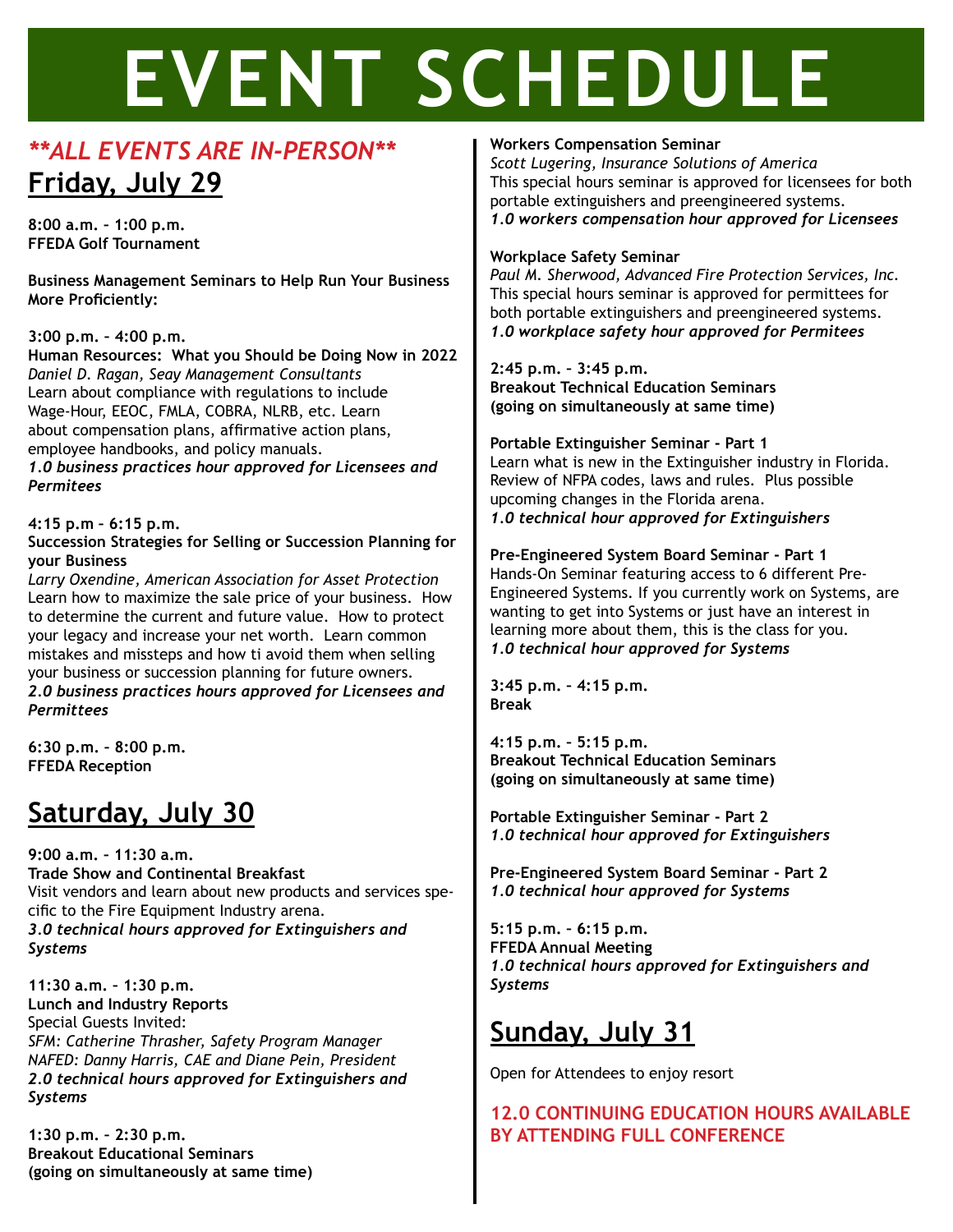**2022 FFEDA ANNUAL CONFERENCE AND TRADE SHOW**

**July 29 - 31 • Renaissance Orlando at SeaWorld**

#### **ATTENDEE REGISTRATION FORM**

(Please print legibly. Please make copies of this form for additional registrants.)

| Name<br><u> 1989 - Johann John Stone, markin fan it ferstjer fan de ferstjer fan it ferstjer fan it ferstjer fan it fers</u>                    |               |                                 |                                                                                                                                                                                                                                                           |  |
|-------------------------------------------------------------------------------------------------------------------------------------------------|---------------|---------------------------------|-----------------------------------------------------------------------------------------------------------------------------------------------------------------------------------------------------------------------------------------------------------|--|
|                                                                                                                                                 |               |                                 |                                                                                                                                                                                                                                                           |  |
|                                                                                                                                                 |               |                                 |                                                                                                                                                                                                                                                           |  |
|                                                                                                                                                 |               |                                 |                                                                                                                                                                                                                                                           |  |
|                                                                                                                                                 |               |                                 |                                                                                                                                                                                                                                                           |  |
|                                                                                                                                                 |               |                                 |                                                                                                                                                                                                                                                           |  |
| Email                                                                                                                                           |               |                                 |                                                                                                                                                                                                                                                           |  |
| <b>REGISTRATION FEES:</b>                                                                                                                       | <b>MEMBER</b> | NON-MEMBER                      | <b>TOTAL</b>                                                                                                                                                                                                                                              |  |
| 1st Full Registration                                                                                                                           | \$275.00      | \$405.00                        | <u> 1989 - Johann Barbara, martin a</u>                                                                                                                                                                                                                   |  |
| Each Additional Full Registration                                                                                                               | \$240.00      | \$375.00                        |                                                                                                                                                                                                                                                           |  |
| (Includes: Friday Educational Seminars, Friday Night Reception, Saturday Events: trade show, continental breakfast, lunch and afternoon break.) |               |                                 |                                                                                                                                                                                                                                                           |  |
| <b>Friday Educational Seminars Only</b>                                                                                                         | \$75.00       | \$150.00                        |                                                                                                                                                                                                                                                           |  |
| Saturday Registration Only                                                                                                                      | \$215.00      | \$355.00                        |                                                                                                                                                                                                                                                           |  |
| Trade Show Only                                                                                                                                 | \$50.00       | \$100.00                        | $\begin{tabular}{ c c c c } \hline \quad \quad & \quad \quad & \quad \quad \\ \hline \quad \quad & \quad \quad & \quad \quad \\ \hline \quad \quad & \quad \quad & \quad \quad \\ \hline \quad \quad & \quad \quad & \quad \quad \\ \hline \end{tabular}$ |  |
|                                                                                                                                                 |               | <b>Total Registration Fees:</b> | $\mathsf{S}$ , and the set of $\mathsf{S}$                                                                                                                                                                                                                |  |
| <b>ADDITIONAL EVENT FEES:</b>                                                                                                                   |               |                                 |                                                                                                                                                                                                                                                           |  |
| Spouse Meals Only                                                                                                                               | \$85.00       | \$125.00                        |                                                                                                                                                                                                                                                           |  |
| Child Meals Only                                                                                                                                | \$65.00       | \$85.00                         |                                                                                                                                                                                                                                                           |  |
| (Spouse & Child Meals include Friday Reception and Saturday Luncheon)                                                                           |               |                                 |                                                                                                                                                                                                                                                           |  |
|                                                                                                                                                 |               |                                 |                                                                                                                                                                                                                                                           |  |
| Golf Tournament - \$110.00 (Benefits The Children's Burn Foundation of Florida)                                                                 |               |                                 | $\frac{1}{2}$                                                                                                                                                                                                                                             |  |
| Requested Foursome                                                                                                                              |               |                                 | <u> 1989 - Johann Barn, fransk politik (f. 1989)</u>                                                                                                                                                                                                      |  |
| Donation to The Children's Burn Foundation of Florida                                                                                           |               |                                 | $\overline{\mathsf{s}}$                                                                                                                                                                                                                                   |  |
| Do you plan to attend the Friday Night Reception?                                                                                               |               | $\Box$ Yes<br>$\square$ No      |                                                                                                                                                                                                                                                           |  |
| Registration Fees \$ _______________ + Additional Event Fees \$ ____________ = TOTAL DUE \$ ___________                                         |               |                                 |                                                                                                                                                                                                                                                           |  |
| PAYMENT INFORMATION:                                                                                                                            |               |                                 |                                                                                                                                                                                                                                                           |  |
| □ Check enclosed. (Make checks payable to FFEDA.) Check # _____________________ Check Amount \$ _______________                                 |               |                                 |                                                                                                                                                                                                                                                           |  |
| Credit Card: $\Box$ Visa                                                                                                                        | □ MasterCard  |                                 | □ American Express Charge Amount \$                                                                                                                                                                                                                       |  |
| Credit Card $#$ $_{-}$                                                                                                                          |               |                                 | Exp. Date ______________________CVV#                                                                                                                                                                                                                      |  |
| (Vi/MC users: 3 digit number on back of card. Amex users: 4 digit number on front of card.)                                                     |               |                                 |                                                                                                                                                                                                                                                           |  |
|                                                                                                                                                 |               |                                 |                                                                                                                                                                                                                                                           |  |
|                                                                                                                                                 |               |                                 |                                                                                                                                                                                                                                                           |  |
|                                                                                                                                                 |               |                                 |                                                                                                                                                                                                                                                           |  |
|                                                                                                                                                 |               |                                 |                                                                                                                                                                                                                                                           |  |

#### **OPTIONS TO REGISTER FOR THE CONFERENCE:**

• Return this form with payment to: FFEDA, 325 John Knox Rd, Ste L103, Tallahassee, FL 32303

• Return this form by FAX to 850.222.3019 or EMAIL to ffeda@executiveoffice.org (credit card payments only)

**CANCELLATIONS: Written notification is required for all refunds. Refund requests received by July 11, 2022 will receive a refund less a \$25.00 administrative fee. No refunds will be paid after July 11, 2022.** 

**ADA: Any special accomodation requests must be received in writing by the FFEDA Office no later than July 11, 2022.**